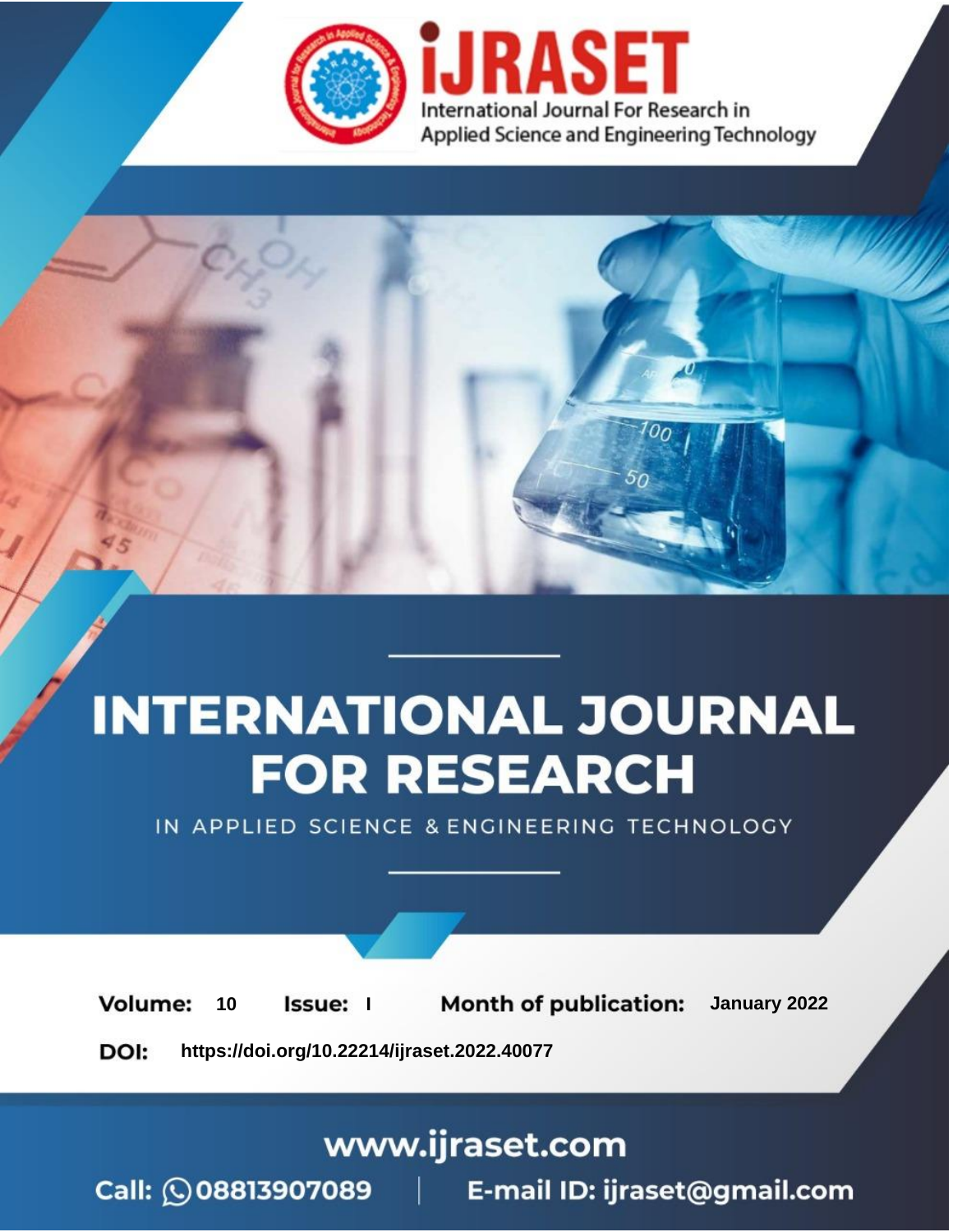

### **Review of Facial Recognition Techniques**

Harshit Nigam<sup>1</sup>, Mohammad Nabigh Abbas<sup>2</sup>, Mohneesh Tiwari<sup>3</sup>, Himanshu Mali Shalaj<sup>4</sup>, Ms. Nida Hasib<sup>5</sup> *1, 2, 3, 4B.Tech IT, BBDITM, Lucknow <sup>5</sup>Assistant Professor, Dept. of IT, BBDITM, Lucknow*

*Abstract: Facial Recognition, the biggest breakthrough in Biometric identification and security since fingerprints, uses an individual's facial features to identify and recognize them. A technology that seems too farfetched taken straight from a science fiction novel is now available in smartphones in the palm of our hands. Facial Recognition has gained traction as the primary method of identification whether its mobile phones, smart security systems, ID verification or something as simple as login in a website. Recent strides in facial recognition technologies have made it possible to design, build and implement a facial recognition system ourself. Using Computer Vision and machine learning libraries like Facial Recognition and Dlib, we can create a robust system that can detect faces and then match and identify it with a database of pre-loaded facial data to successfully recognize them.*

*This study conducted a literature review of these aforementioned technologies and various other advancements in the field of computer vision facial recognition by other scholars in their research papers.* 

*This paper analyzes domains to understand the working of these machine learning models and their different implementations in facial recognition systems. The research conducted by us during this review will be paramount in creating a proof-of-concept prototype facial recognition system.*

*Keywords: DLib, Facial \_Recognition, Machine Learning (ML), Deep Learning (DL), CNN, KNN, Face Detection, HOG, Support Vector Machine (SVM), Face Recognition.*

#### **I. INTRODUCTION**

Humans distinguish and identify faces based on location, size and shape of the of facial features such as nose, ears, lips, eyes, cheekbones. Face is highly non rigid and there are a lot of details reflecting individual differences. Generally, face recognition involves 2 phases, face detection and face recognition. Face detection means capturing a or discovering a face in the image. Then it is followed by face recognition. Face recognition is the process of finding the matching face by comparing the faces found in a static image or dynamic videos. It is generally used for the purpose of identification. It is a subset of biometric recognition. Computers that recognize faces could be applied to a wide variety of problems, including criminal identification, security systems, image and film processing, and human-computer interaction.

Face recognition researches began in early 1950's. Early in 1966, Bledsoe et.al. Studied on the human facial recognition based on pattern recognition and created a new technology. It was the preliminary development of facial recognition technology. In 1983, Sirovich and Kirby introduced the principal component analysis (PCA) for feature extraction. Using PCA, Turk and Pentland Eigenface were developed in 1991 and is considered a major milestone in technology. Local binary pattern analysis for texture recognition was introduced in 1994 and is improved upon for facial recognition later by incorporating Histograms (LBPH). In 1996 Fisher face was developed using Linear discriminant analysis (LDA) for dimensional reduction and can identify faces in different illumination conditions, which was an issue in Eigenface method.

In 1997, a facial detection system was created which could detect a certain face among the crowd. Face recognition methods based on machine vision has achieved great results in facial recognition. We need to consider the intra-class changes caused by facial expression, posture, age, location and occlusion, and the inter-class changes caused by different factors like lighting and backdrop. These two changes are very complex and non- linear.

Traditional methods often fail to achieve the desired result for complex distribution of intra-class and inter-class changes. Deep learning simulates the cognitive learning of human visual perception, and can obtain more high-level feature which can be used to solve the intra-class and inter-class changes in facial recognition.

This paper summarizes the facial recognition technology based on deep learning and lists the basic model structure of deep learning. This paper will also summarize the research on Dlib library maintained by Davis King and Adam Geitgey's facial recognition model. The network itself was created by Davis King on a data set of 3 million faces. On the Labeled Faces in the Wild (LFW) the network compares to other methods reaching an accuracy of 99.38%. This paper will also summarize other technologies related and used in facial recognition.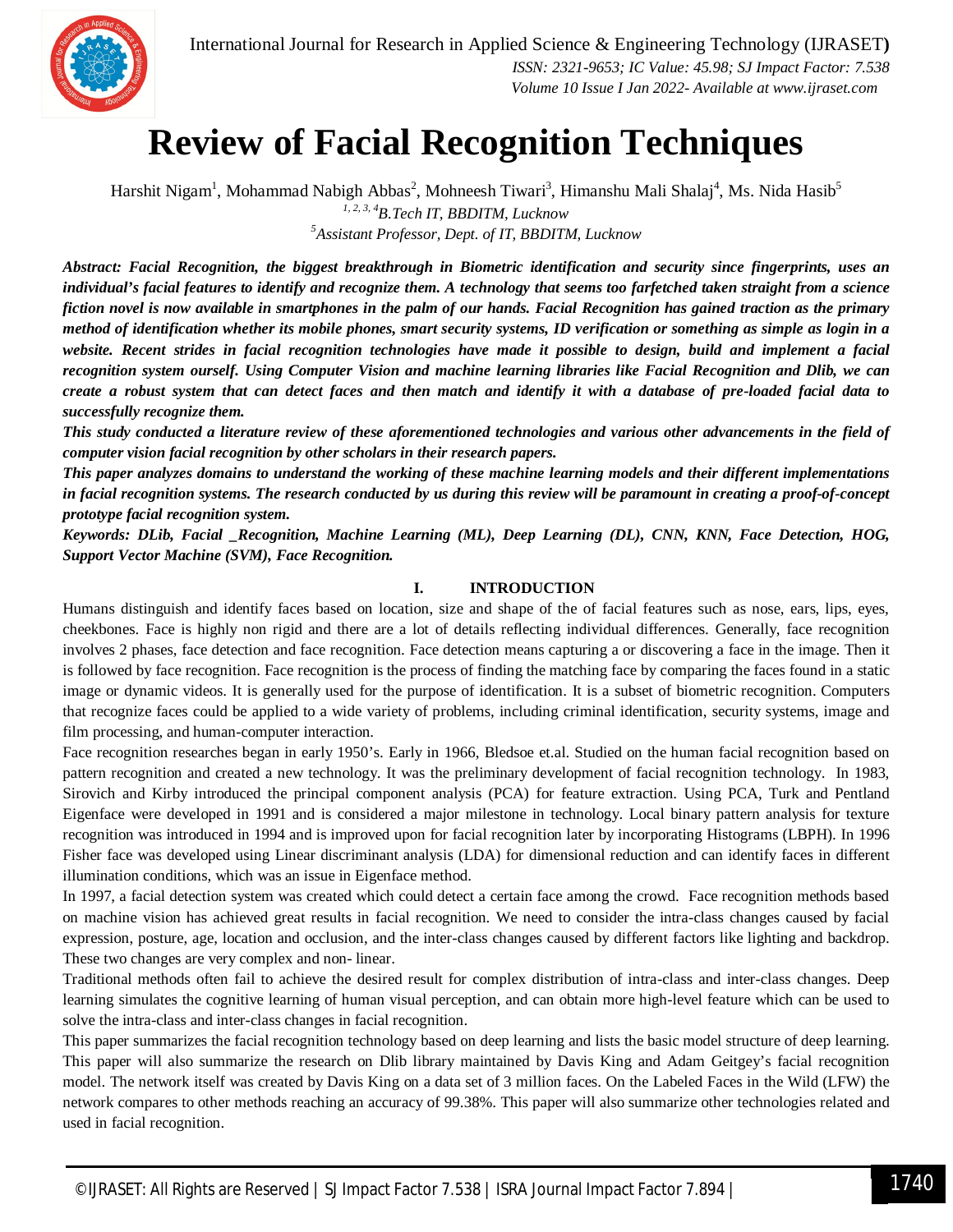International Journal for Research in Applied Science & Engineering Technology (IJRASET**)**



 *ISSN: 2321-9653; IC Value: 45.98; SJ Impact Factor: 7.538 Volume 10 Issue I Jan 2022- Available at www.ijraset.com*

#### **II. DEVELOPMENT STAGE OF FACIAL RECOGNITION AND RELATED TECHNOLOGIES**

#### *A. Face Recognition*

It manipulates the face of a person and recognize from Python. Built using dlib's state-of-the-art face recognition technology built with deep learning. It provides a simple face recognition command line tool that lets you do face recognition on a folder of images from the command line.

- *1)* Find faces of a person in pictures.
- *2)* Import with the face recognition
- *3)* Find and manipulate facial features in pictures.
- *4)* Identify face of a person in pictures and recognize who appears in each photo.
- *B. Features of Face\_Recognition Module*
- *1)* Command-Line interface
- *2)* Adjusting Tolerance / Sensitivity
- *3)* Speeding up Face Recognition
- *4)* Python Module You can import the code of face recognition module and then easily manipulate faces with just a couple of lines of codes.
- *5)* Automatically locate the facial features of the person in an image.

#### *C. Dlib*

Dlib is a modern C++ toolkit containing machine learning algorithms for creating complex software in C++ to solve real word problems. It is used in facial recognition to train the model to be able to recognize the face through digital image.

#### Major features of Dlib

- *1)* Documentation
- *2)* High quality portable codes
- *3)* Machine Learning Algorithms
- *4)* Numerical Algorithms
- *5)* Graphical Model Inference Algorithms
- *6)* Image Processing
- *7)* Threading
- *8)* Networking
- *9)* Graphical User Interfaces
- *10)* Data compressions and Integrity Algorithms
- *11)* Testing
- *12)* General Utilities

#### *D. Deep Learning features and Classifying Models*

- *1) Support Vector Machine (SVM):* Support vector machine is a supervised learning algorithm specifically for small sample, high dimensional facial recognition problem [6]. In face recognition, we use the extracted face features and SVM to discover the hyperplane for distinguishing different faces.[7]
- *2) Neural Networks:* A neural network or artificial neural network is a series of algorithms that try to recognize underlying relationships in a set of data through a process that in which it works in the way the human brain operates. In this sense, neural networks refer to systems of neurons, either biotic or artificial in nature. Neural networks can adapt to changing the input so the network generates the best possible result without needing to redesign the output criteria. The concept of neural networks, which has its roots in artificial intelligence, is rapidly gaining popularity in the development of trading systems.
- *3) Deep Learning (DL):* Deep learning is a branch of machine learning which can find out the features needed for classification automatically in the training process without feature extraction steps. That is to force network learning to obtain more effective features for distinguishing different faces. The field of face recognition has been completely mutated by the help of deep learning [9]. Deep learning is widely used in face recognition and is divided into the following aspects. A face recognition method based on convolutional neural networks (CNN) is the first aspect. CNN uses the locality of data and other features to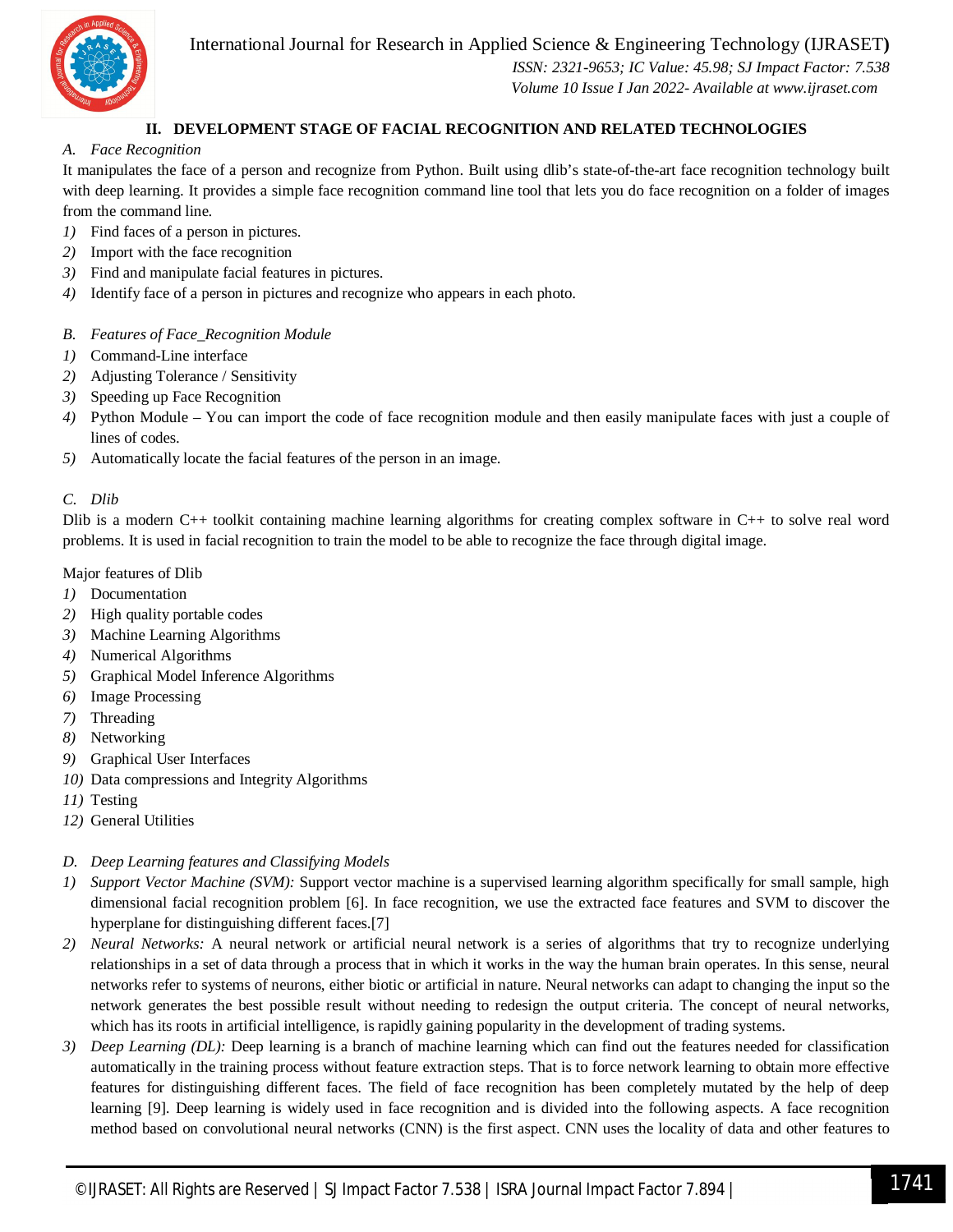

International Journal for Research in Applied Science & Engineering Technology (IJRASET**)**

 *ISSN: 2321-9653; IC Value: 45.98; SJ Impact Factor: 7.538 Volume 10 Issue I Jan 2022- Available at www.ijraset.com*

optimize the model structure by merging local perception areas, shared weights, and down-sampling of face images [10]. CNN is very similar to ordinary neural networks. They consist of neurons with learnable weights and biased values. A dot product calculation for each neuron is performed after receiving input data. Then output the scores of each classification. It is the most widely used deep learning framework [11].

*4)* OpenCV: OpenCV (Open-Source Computer Vision Library) is an Application Peripheral Interface (API) developed by Intel which can be used for many images processing and computer vision applications. OpenCV officially launched in 1999. OpenCV is used for analyzing the high-definition images and for feature extraction in facial recognition. OpenCV helps in identifying the face through digital images.[8]

#### **III. INNER WORKING OF THE FACIAL RECOGNITION MODULE**

The face recognition process is divided into 4 parts -:

- *1)* Detection of face(s) in the input most probably still images or live stream video.
- *2)* Framing and projecting faces to differentiate between different faces.
- *3)* Extracting Facial Features and encoding it in a facial profile.
- *4)* Comparing different facial profiles to one another to identify and recognize the person.

#### *A. Facial Detection*

The technology used in facial detection is called Histogram of Oriented Gradients or HOG. The input is converted in black and white color scheme since color data is not required. Then each and every pixel is observed and the pixels surrounding it are taken in consideration, based on the shift in color gradient from light to dark, a arrow or line is drawn. This process is repeated for every pixel and gradient shift in the image. The arrows or line that replaces the pixels are called Gradients and plots the flow of light in the input. By only considering the direction of gradients shift an image of the same person whether bright or dark will be represented exactly same. To decrease the level of details to save up space and get the forest of tree, we just consider the higher level of gradient. The image is divided into 16x16 pixel squares and in each square, the gradients are counted and the major direction of arrows is considered to draw one large arrows for a square. The end result will represent the basic structure of a face. This representation is called HOG representation and is compared to the most similar known HOG pattern to detect faces.

#### *B. Framing and Projecting*

Faces when detected and isolated are then posed in a pre-defined manner so that face of the same person in different angles, turns and orientation are not distinguished as different people. This is done by wrapping the image so that the eyes and the lips are positioned in the same place. An algorithm called Face Landmark Estimation is used to do this. The algorithm will try to find 68 specific points defined on a face called landmarks, these points are located on a face on various points- edges of the eyes, the chin, eyebrows, contour of the mouth, etc. When these landmarks are discovered and the location of eyes and mouth are known, the image is rotated, skewed, wrapped and scaled so that these features are centered as much as possible without distorting the image. This transformation of the image is called Affine Transformation.

#### *C. Extracting Facial Features and Profile Creation*

This process is the main backend work of the model as a Deep Convolutional Neural Network (CNN) is trained to extract relevant features from the image. The model is trained to generate 128 measurements for each face. The training of the network is done by feeding the model 3 face images -

- *1)* Training image of the known person
- *2)* Another picture of the same person
- *3)* An image of a different person's face

The algorithm generates measurement for all the three images and tweaks the neural network so that the measurement for image #1 and  $#2$  are closer while making sure the measurements for  $#2$  and  $#3$  are further apart. This process is repeated millions of times on millions of images so that the neural network learns to generate 128 measurements on faces of different people. The Dlib library is trained on millions of faces and the facial recognition module is built upon this neural network to accurately give out these measurements in efficient times. The process of generating 128 measurements is called Embedding. After Embedding, the measurements are stored in form of numerical data readable by the model in a profile. This facial profile is the final data that is compared with other profiles to identify similar profile and recognizing faces.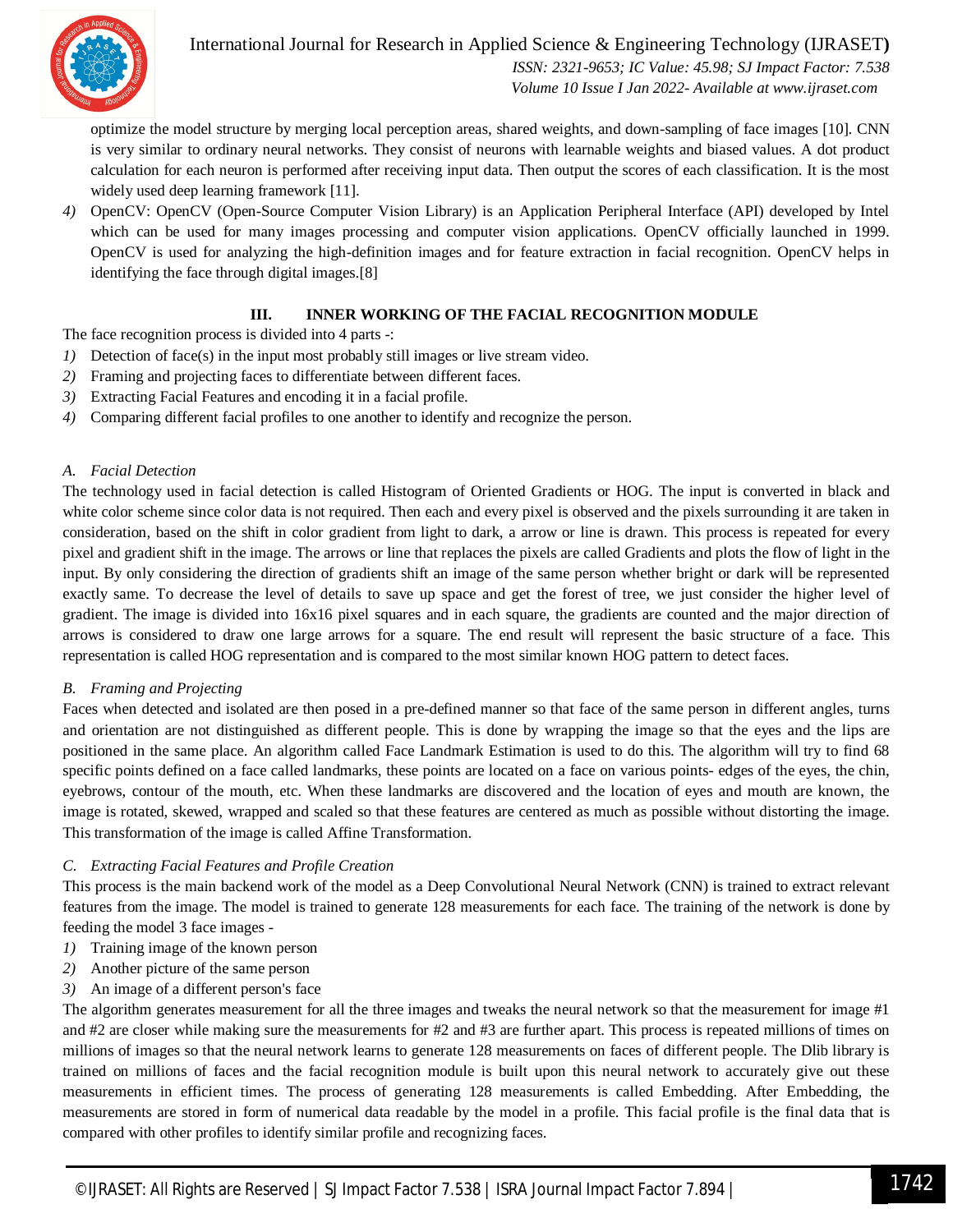

International Journal for Research in Applied Science & Engineering Technology (IJRASET**)**  *ISSN: 2321-9653; IC Value: 45.98; SJ Impact Factor: 7.538*

 *Volume 10 Issue I Jan 2022- Available at www.ijraset.com*

#### *D. Recognizing Faces by comparing facial profiles*

A simple machine learning classifier is used to compare profiles. Facial Recognition uses a linear SVM Classifier that is trained on embedded measurements from the input image and compare it to the stored profiles and find the closet match. The classifier after comparing different profiles stored in the system with the new input then outputs the name of the person.

#### **IV. CONCLUSION**

After a deep, in-depth analytical review of these technologies and understanding the inner working of these algorithms, we can summarize the various use cases and implementation of these technologies. Computer Vision is a broad field with many areas of interest and implementations. Multi-platform libraries like DLib can be a huge bridge between software and hardware incompatibilities. Dlib certainly has the capability to extract features from a still image as well as a stream of images like in a video or live stream, extraction of features in a specific way so that to differentiate between the minute of details in the facial features. Being a library created in C/C++, it's use in a python environment certainly makes it a faster medium of feature extraction. The Facial Recognition module in python takes care of the rest of the process by creating individual facial profiles and storing them the model for comparing later. All this is just possible with a snap of a picture, the only input required. [5] This ease of input and use and the efficiency of the process makes these two technologies a perfect match to be implemented in a light weight software heavy facial recognition system. Using just the camera of a smartphone, laptop, webcam of a desktop or just a dedicated camera, this robust system can extract features, create a facial profile to be stored in the system, compare previously created profile with the new one to recognize the face in the input, all from just a single snapshot of a face.[8]

#### **REFERENCES**

- [1] Modern face recognition with deep technologies, Article, https://www.medium.com/@ageitgey/machine-learning-is-fun-part-4-modern-face-recognition-withdeep-learning-c3cffc121d78, Published by Adam Geitgey Jul 24,2016.
- [2] Dlib-ml: A machine learning tool kit, Author, Davis E.King, Published on 7/09.
- [3] Face recognition Homepage, http://www.face-rec.org/algorithms/
- [4] A survey paper for Face Recognition Technologies in ISSN 2250-3153, Volume 6, Issue 7. Author, Kavita, Ms. Manjeet Kaur. Published in July 2016.
- [5] Seeing with OpenCV, Article, http://www.cognotics.com/opencv/servo2007series/part1/index.html, Published by Robin Hewitt,2010.
- [6] C. Cortes and V. Vapnik, ''Support-vector networks,'' Mach. Learn., vol. 20, no. 3, pp. 273–297, 1995.
- [7] A. Sun, E.-P. Lim, and Y. Liu, ''On strategies for imbalanced text classification using SVM: A comparative study,'' Decis. Support Syst., vol. 48, no. 1, pp. 191–201, Dec. 2009.
- [8] https://towardsdatascience.com/a-complete-guide-to-principal component-analysis-pca-in-machine-learning-664f34fc3e5a
- [9] ''Face recognition based on deep learning,'' in Proc. Int. Conf. Hum. Centered Compute., 2014, pp. 812–820.
- [10] ''Implementation of robust face recognition system using live video feed based on CNN,'' in Proc. Compute. Vis. Pattern Recognition., 2018. [Online].
- [11] D. Schofield, A. Nagrani, A. Zisserman, M. Hayashi, T. Matsuzawa, D. Biro, and S. Carvalho, ''Chimpanzee face recognition from videos in the wild using deep learning,'' Sci. Adv., vol. 5, no. 9, Sep. 2019, Art. no. eaaw0736.
- [12] Vogt, B. Mizaikoff, and M. Tacke, ''Numerical methods for accelerating the PCA of large data sets applied to hyperspectral imaging,'' Proc. SPIE, vol. 4576, pp. 215–226, Feb. 2002.
- [13] C. Ordonez, N. Mohanam, and C. Garcia-Alvarado, "PCA for large data sets with parallel data summarization," Distrib. Parallel Databases, vol. 32, no. 3, pp. 377–403, Sep. 2014.
- [14] Chintalapati and M. V. Raghunath, ''Automated attendance management system based on face recognition algorithms,'' in Proc. IEEE Int. Conf. Comput. Intell. Comput. Res., Dec. 2013, pp. 1–5.
- [15] J. Lu, K. N. Plataniotis, and A. N. Venetsanopoulos, "Face recognition using LDA-based algorithms," IEEE Trans. Neural Netw., vol. 14, no. 1, pp. 195–200, Jan. 2003.